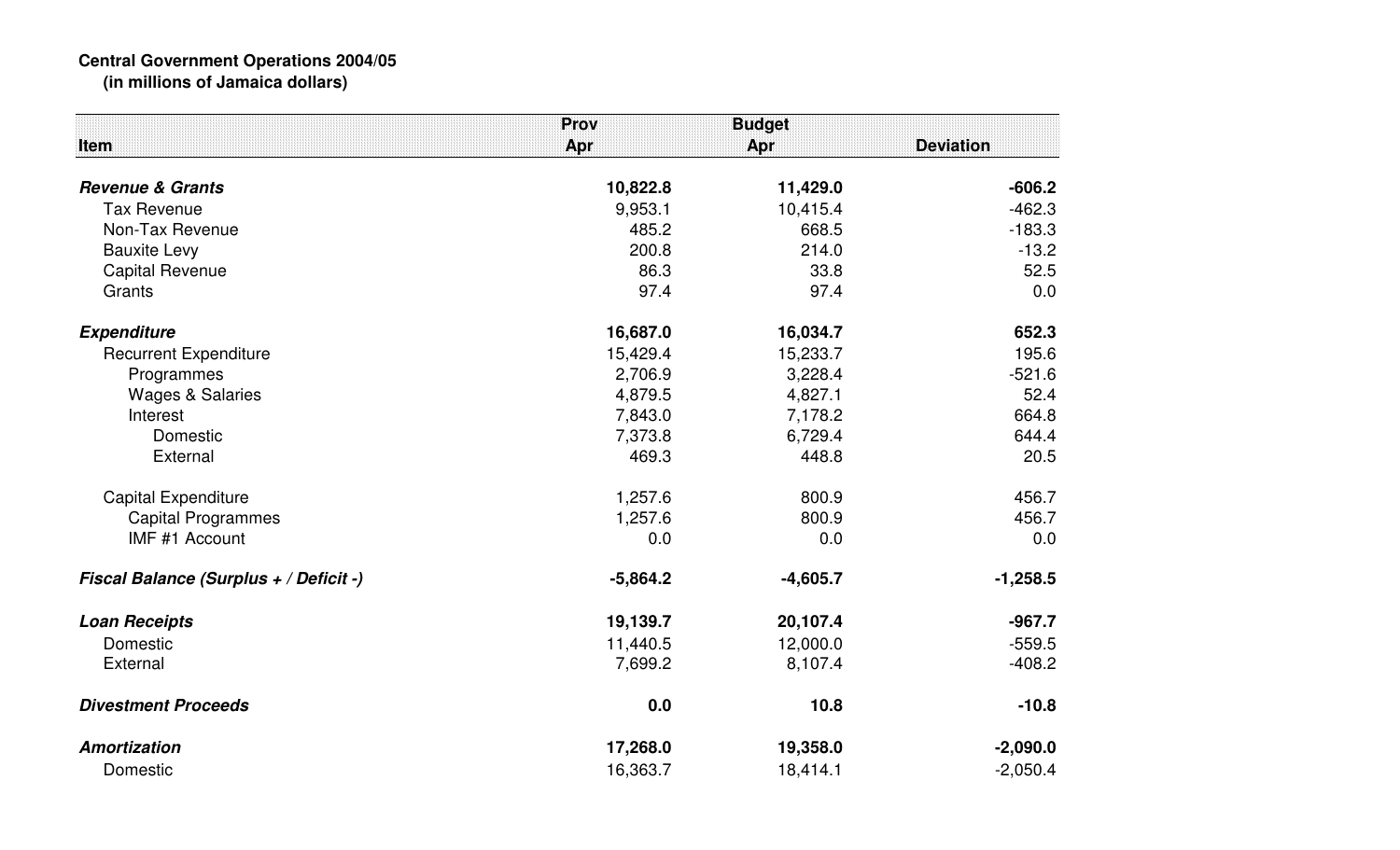| External                                | 904.3      | 943.9      | $-39.6$  |
|-----------------------------------------|------------|------------|----------|
| Overall Balance (Surplus + / Deficit -) | $-3.992.5$ | $-3,845.5$ | $-147.0$ |
| Primary Balance (Surplus +/ Deficit -)  | 1,978.8    | 2,572.5    | $-593.7$ |

Data is provisional. **May 31, 2004**

## **Revenue Details 2004/05(in millions of Jamaica dollars)**

| <b>Item</b>                 | <b>Prov</b><br>Apr | <b>Budget</b><br>Apr | <b>Deviation</b> |
|-----------------------------|--------------------|----------------------|------------------|
| <b>Revenue &amp; Grants</b> | 10,822.8           | 11,429.0             | $-606.2$         |
| <b>Tax Revenue</b>          | 9,953.1            | 10,415.4             | $-462.3$         |
| Income and profits          | 3,575.6            | 3,896.6              | $-321.0$         |
| Bauxite/alumina             | 0.0                | 126.5                | $-126.5$         |
| Other companies             | 241.9              | 480.5                | $-238.6$         |
| <b>PAYE</b>                 | 1,735.9            | 1,676.4              | 59.5             |
| Tax on dividend             | 12.9               | 23.7                 | $-10.7$          |
| Other individuals           | 125.1              | 134.3                | $-9.2$           |
| Tax on interest             | 1,459.8            | 1,455.3              | 4.5              |
| <b>Environmental Levy</b>   | 0.0                | 0.0                  | 0.0              |
| Production and consumption  | 3,793.6            | 3,748.5              | 45.2             |
| <b>SCT</b>                  | 366.3              | 634.1                | $-267.8$         |
| Motor vehicle licenses      | 86.7               | 97.7                 | $-11.0$          |